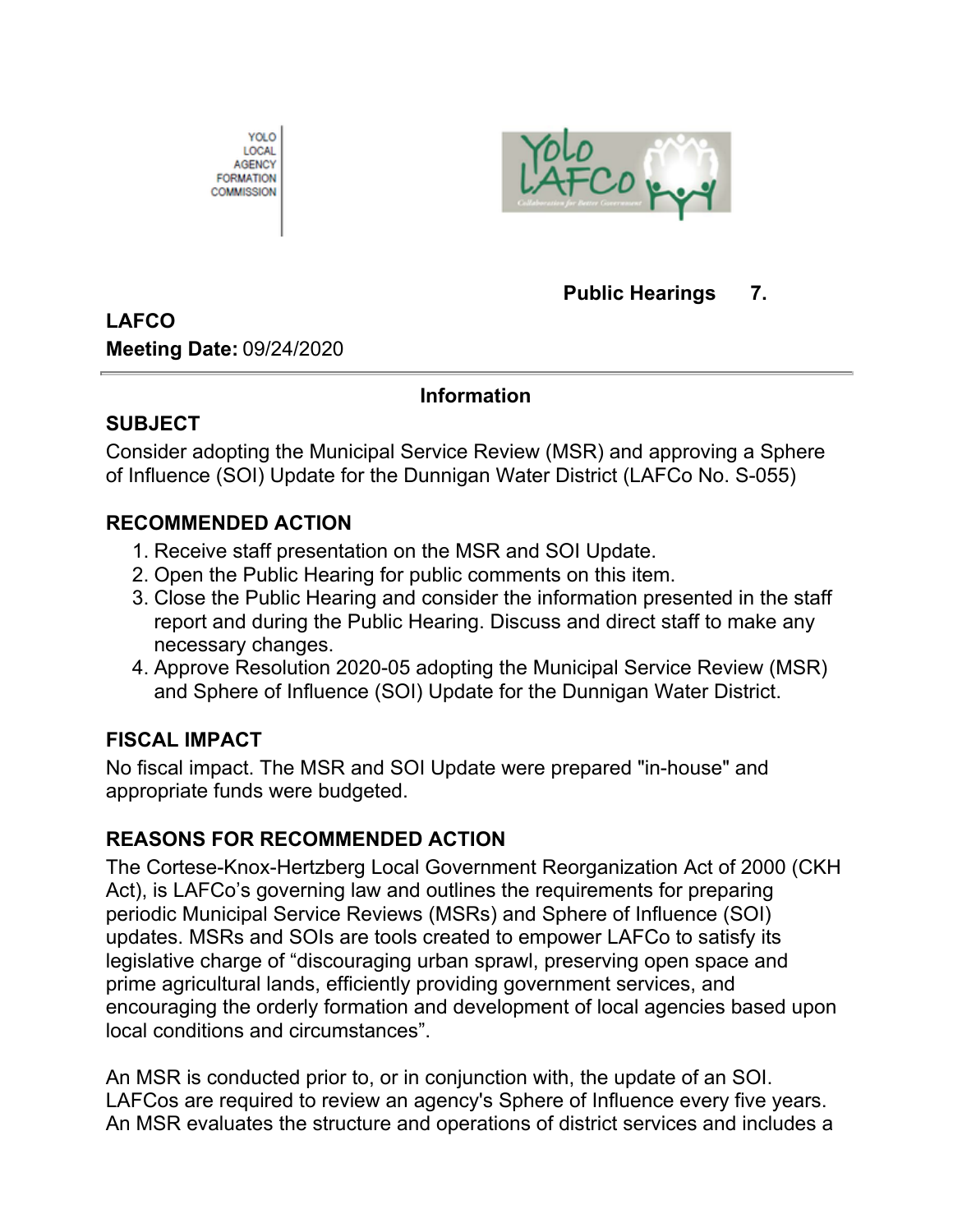discussion of the capability and capacity of the district to ensure the provision of municipal services to the existing service area and any future growth of the district's boundaries. The SOI indicates the probable future physical boundaries and service area of a district and lays the groundwork for potential future annexations.

Yolo LAFCo staff utilizes a checklist format for MSRs that allows staff to streamline the assessment of each district's municipal services. Based on the findings of the MSR checklist staff can recommend whether a SOI update is warranted.

## **BACKGROUND**

Dunnigan Water District (DWD) is an independent special district formed in 1956 by landowners in the Dunnigan area to access Central Valley Project (CVP) water through the Tehama-Colusa Canal. DWD provides irrigation to 91 farm customers, primarily agricultural uses with limited distribution for landscaping and habitat land management. When the Dunnigan Water District's longtime General Manager retired in 2018, after a brief replacement with an Assistant General Manager district employee, it ultimately contracted with Reclamation District (RD) 108 for district management and administrative services (DWD still has one employee that operates and maintains the water system). This is called a "functional consolidation" where the District remains legally separate, but functionally is operated by another agency. In addition, the DWD is well-connected to the surrounding water community. It shares services via its memberships in the Tehama-Colusa Canal Authority JPA, Yolo Subbasin Groundwater Agency JPA, Sites Project Authority JPA and Water Resources Association. RD 108 has the resources and staff capacity to manage DWD very effectively and LAFCo staff have no concerns about the finances and operation of the DWD. The MSR includes minor recommendations, but nothing overly concerning.

DWD is also requesting an increase to its SOI area from approximately 8,000 acres to 18,000 acres in size. SOIs are used as a tool to curb urban sprawl and control growth, but in the case of the DWD, expansion of the SOI actually serves to greater protect agricultural land and protect groundwater resources. Staff also confirmed with the General Manager of the Yolo Subbasin Groundwater Agency JPA the expansion of DWD's SOI will support the overall Yolo Subbasin groundwater protection strategy. Therefore, staff recommends approval of the SOI Update.

### MSR Determinations and Recommendations

Minor edits are requested to the Draft MSR/SOI Update released on September 2, 2020 based on DWD staff review. Changes have been formatted in the attached draft report as *additions* and deletions for transparency purposes. Staff recommends these edits are included in the MSR/SOI adoption.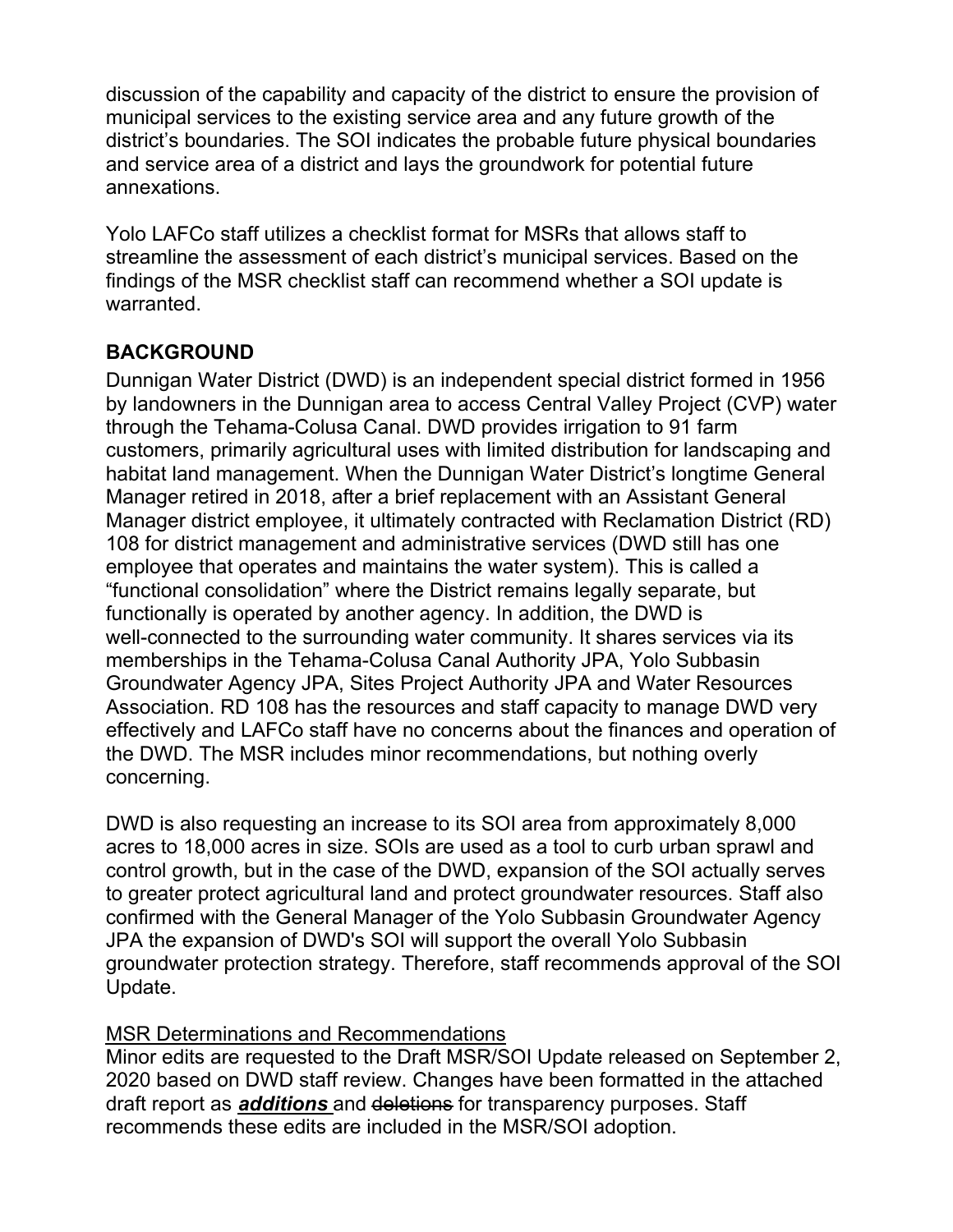There are seven determinations LAFCo is required to make for an MSR. The DWD's determinations and recommendations for Commission review and consideration are as follows:

#### **Growth and Population MSR Determination**

The unincorporated areas of Yolo County are estimated to have a 1.0% increase in growth from January 1, 2018 to January 1, 2019. Dunnigan Water District provides non-potable agricultural irrigation water on rural land surrounding the town of Dunnigan. Therefore, local population growth and any associated development will not have an impact on the subject agency's service needs and demands.

#### **Disadvantaged Unincorporated Communities MSR Determination**

The Dunnigan Water District does not provide municipal services related to sewer, potable water, or structural fire protection. Although DWD provides some municipal and industrial water (approximately 75-80 acre feet per year), per the United States Bureau of Reclamation (USBR) contract it only includes water used for purposes such as landscaping or water for animals. It is non-potable water. Therefore, this determination is not applicable to the Dunnigan Water District.

#### **Capacity and Adequacy of Public Facilities and Services MSR Determination**

DWD has agency capacity to meet the service needs of existing agricultural lands within the district boundary. DWD pipelines were constructed in 1981-1982 and have a lifespan of approximately 100 years. During drought years of limited allocation, DWD has policies in place on how it fairly allocates scarce water supplies among landowners. DWD is working on increasing the agency's water capacity and is appropriately planning for it. The Sites Reservoir Project recently went through a Value Planning session where they have revised where the water from the reservoir will be discharged into the river, it will now be run down the Tehama-Colusa Canal, into a proposed pipeline at Dunnigan that conveys the water down to the Colusa Basin Drain and into the Sacramento River. In addition to the Sites Project, DWD would like to drill and operate its own well to pump into the system during dry years and to install a small reservoir near the canal or on the eastern portion of the District for supplemental water and groundwater recharge. The DWD is a member of the Yolo Subbasin Groundwater Agency, a joint powers agency formed in order to comply with the Sustainable Groundwater Management Act. DWD is interested in pursuing grant funding for conjunctive use of groundwater from the eastern portion of the District that could be pumped into the Tehama-Colusa Canal for water users. If the District could use wells on the eastern portion of the District which has high water table a pump into the canal during drought years or low allocation, the District could have more reliable water supply for users and better protect the groundwater aquifer.

#### **Financial Ability MSR Determination**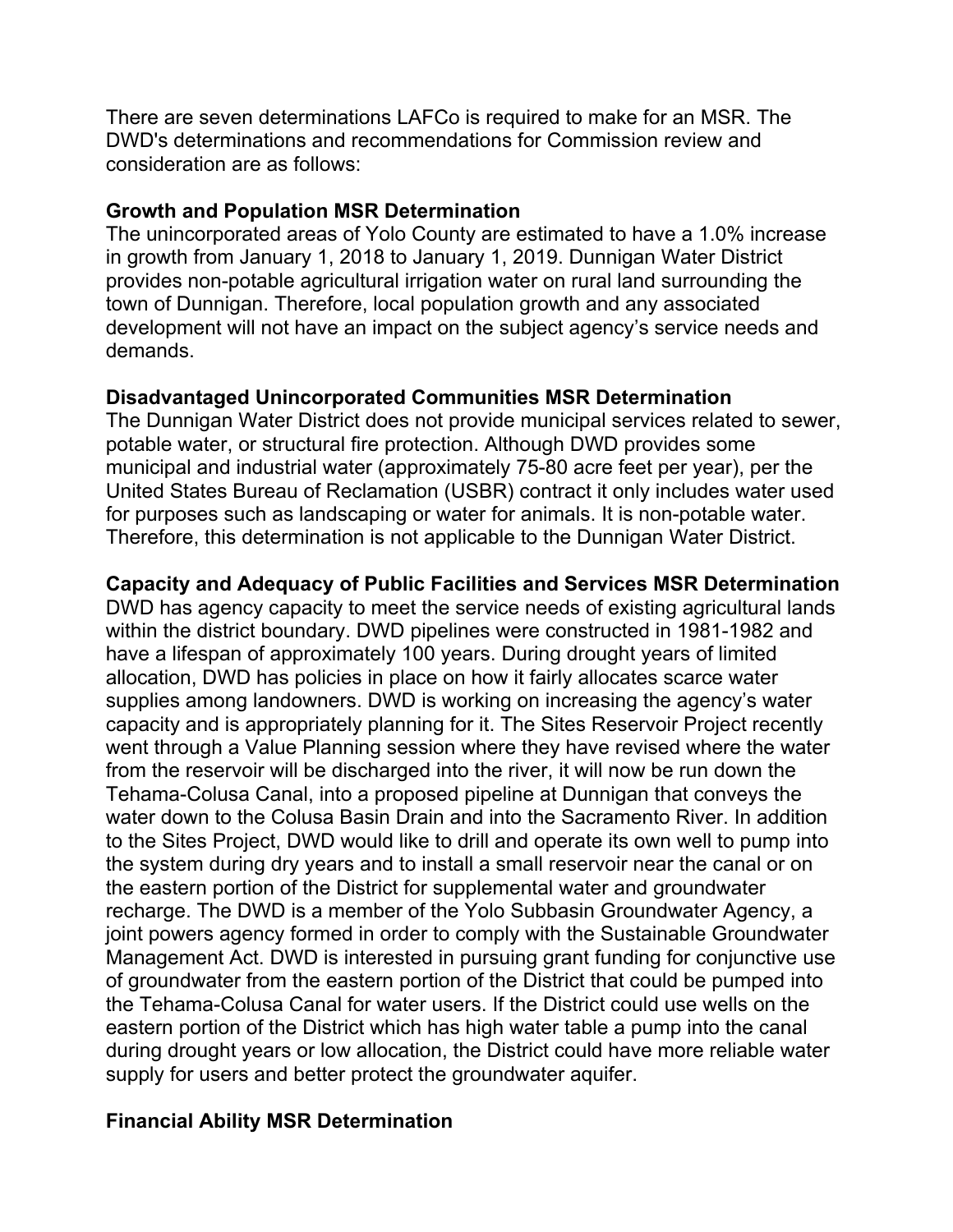Overall Dunnigan Water District (DWD) is in good financial shape. DWD has an available/unencumbered balance of \$1.638M as of December 31, 2019 and manageable debt. Expenditures and revenues have been fairly stable with revenues significantly exceeding expenditures the last three years. To mitigate financial instability attributable to future droughts DWD is in process to secure reliable future water sources. DWD has been participating as an investor in the Sites Reservoir Project to secure additional supply and is working on refinancing its Central Valley Project share of cost liability to prepay the USBR under the Water Infrastructure Improvements for the Nation Act (WIIN Act). As part of the repayment the District will secure water rights that do not have to be renegotiated at specific intervals. As long as DWD is able to adapt to changing weather conditions by securing reliable and consistent water supplies it should remain financially stable.

#### Recommendations

- The District should discuss with the new auditors whether there is an asset that could be capitalized related to the Central Valley Project liability. If there is, the addition of a capital asset would significantly improve the District's net position.
- The District should continue to review and develop polices related to governance, general administration, payroll processing, finance and accounting to help guide its decision making in a rational and consistent manner. Policies the District should consider are as follows:
	- Governance polices. These would include the Brown Act requirements, director attendance and conduct at meetings.
	- General and administrative polices. These would include design, content and maintenance of websites, whistleblower policy, email and internet policy, conflict of interest policies.
	- Payroll policies. These would include frequency of payroll, method of processing payroll, staff involved and approval of payrolls, use of time sheets or other time keeping system, etc.
	- Accounting policies. These would include a chart of accounts, basis of accounting, recording of all transactions, the use of estimates, segregation of duties, transaction approval, recording and control of inventory and the fiscal year closing process.
	- Financial policies. These would include banking, use of reserves, collection of accounts receivable, rate and fee setting, allowable expenditures, employee and director travel reimbursements, capital assets, budget, debt, use of credit cards and accountability and audit.
- As part of the Strategic Planning process, the District should develop a capital improvement plan (CIP) and a mechanism to set aside funds to finance future system improvements and eventual replacement.
- The District should consider developing a catastrophic reserve to fund unforeseen events. The reserve policy should include a calculated target and funding strategy.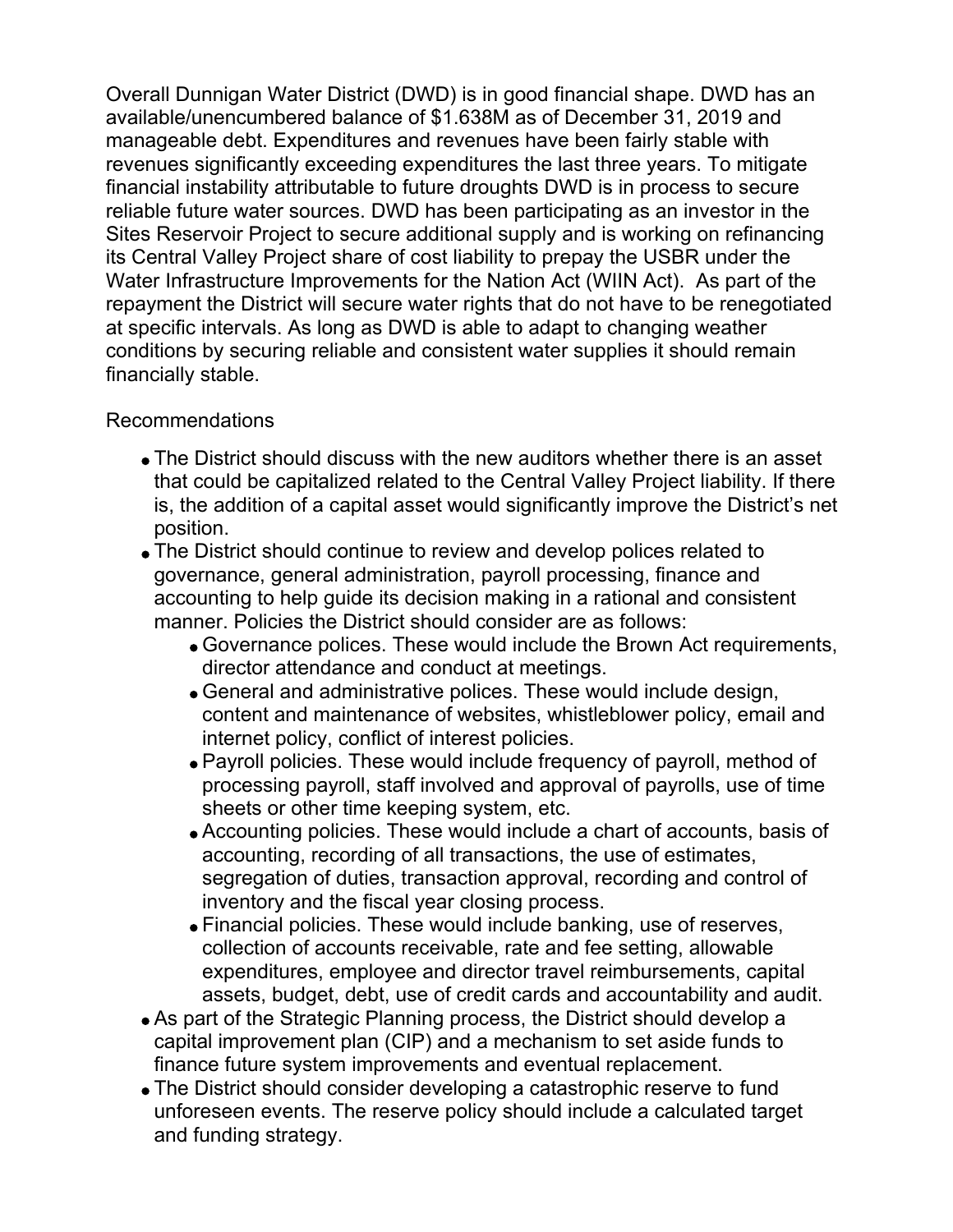The District should consider using the Yolo County Treasury to invest surplus funds to increase investment earnings.

#### **Shared Services MSR Determination**

In 2018, the Dunnigan Water District contracted with Reclamation District 108 for staff and management services, which is very capable of providing this service. Therefore, the Dunnigan Water District is already sharing services with a neighboring district. It also shares services via its memberships in the Tehama-Colusa Canal Authority JPA, Yolo Subbasin Groundwater Agency JPA, Sites Project Authority JPA and Water Resources Association.

### **Accountability, Structure and Efficiencies MSR Determination**

The DWD's Board seats are all filled and have some longevity in their positions. The Board meets monthly and members stay current with Form 700s and required ethics/harassment training. The District has contracted with RD 108 for staff and management since 2018, which is a capable organization with expertise and capacity to operate DWD. DWD routinely has audits performed annually and completed within two months after the close of the fiscal year, which is extraordinary. However, a new auditor should be selected as the current one has audited DWD for over 10 years. The DWD had a 90% website transparency score in 2018 but it fell to 36% in 2019 because the previous content needed to be taken down because it was not ADA compliant. This District is currently working with its website provider to resolve. DWD recently completed a records digitizing project to backup hard copy records. The DWD has an employee handbook and purchasing policies. All digital records are also backed up for redundancy.

### **Recommendation**

- The District should develop an audit procurement policy that at a minimum would include the following: establishment of an audit committee, audits are to be performed in accordance with generally accepted government auditing standards (GAGAS), auditing agreements should be multiyear and require a rotation of auditors after a specific number of years, and the audit procurement process should be structured so that the principal factor in the selection of an independent auditor is the auditor's ability to perform a quality audit and that price should not be allowed to serve as the sole criterion.
- Improve the District's website content and keep current per the latest Web Transparency Scorecard posted on the Yolo LAFCo website.

### **Other Issues MSR Determination**

There are no other issues related to effective or efficient service delivery, as required by Commission policy.

#### SOI Update and Recommendation

LAFCo policies (Criteria for Spheres of Influence Policy 6.3) require consideration of the following criteria when studying and determining the spheres of influence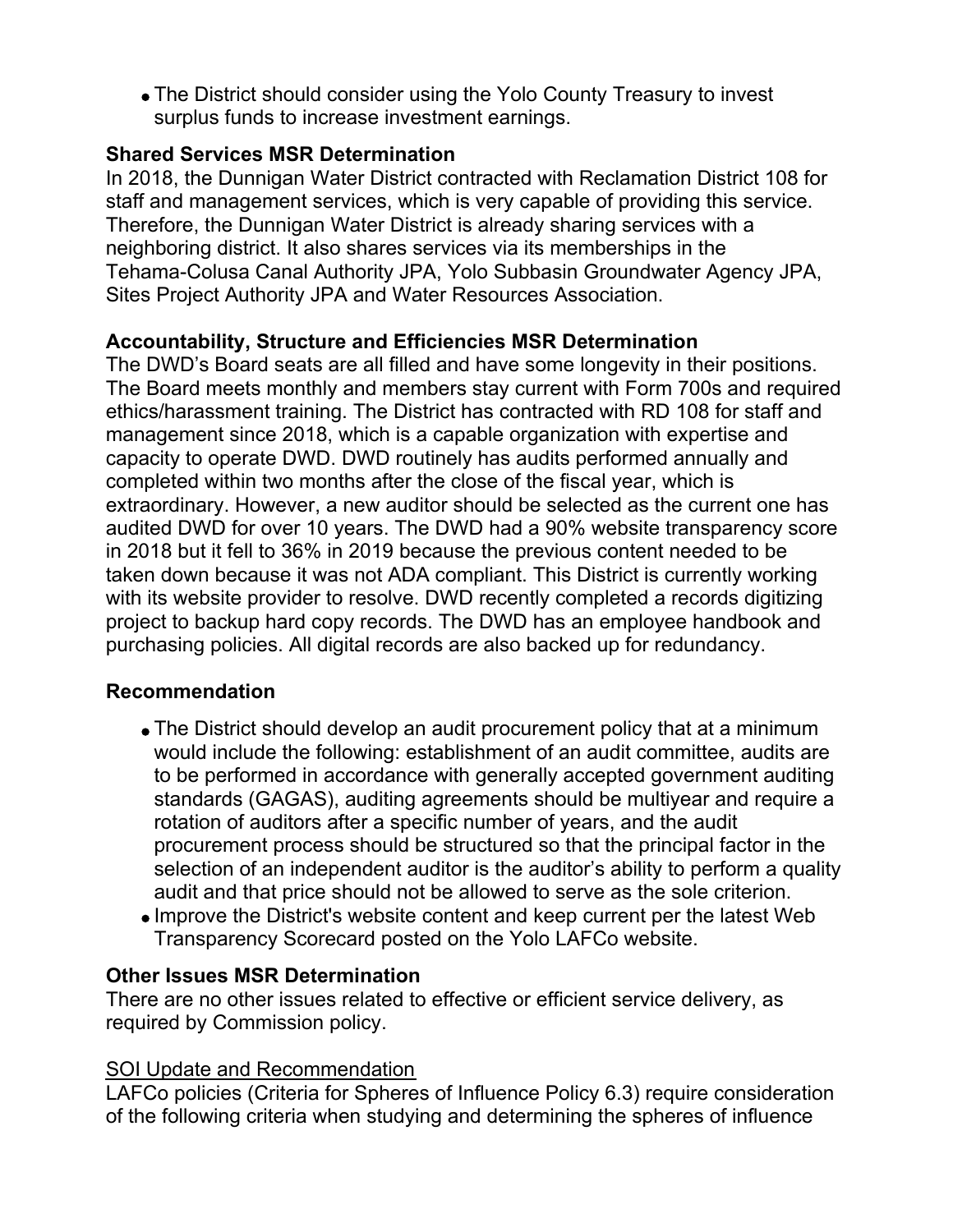for the cities and special districts within the County of Yolo:

- *Retention and strengthening of community identities, as well as increasing* 1. *efficiency and conserving resources, by providing essential services within a framework of controlled growth;*
- *Identification of the county's prime agricultural land and protection of this* 2. *land through all available devices, such as including controlling the provision of services, requiring infill development first, and preferring non-prime land for growth. Other open-space resources such as stream banks, flood plains, and present and future recreation areas should also be protected for public benefit;*
- *Creation of realistic and controlled, yet flexible, planning areas into which* 3. *anticipated services can be expanded as growth requires and as the communities' resources provide;*
- *Provision of infrastructure systems such as streets, sewers, water, open* 4. *space for parks and recreation as a product of growth, rather than growth inducing;*
- *Encouragement of city annexation or incorporation as a means of supplying* 5. *the full range of urban services as required; and*
- *Evaluation of the availability and need for basic services in each community* 6. *and forecast these to meet anticipated population growth, and recommend creation, expansion, consolidation and/or reorganization of districts when need for such change is indicated.*

As mentioned previously, these policies are largely not applicable to a district that provides non-potable water supporting continued agricultural use. The proposed SOI Update will serve to retain the rural agricultural farming community. It will provide a flexible planning area where services can be expanded as resources allow. The conveyance systems are either already existing or, if extended, would not be growth inducing because the water supports agricultural uses and is non-potable. District expansion is anticipated for agricultural use, not population growth.

There are five determinations LAFCo is required to make for an SOI Update. The DWD's determinations for Commission review and consideration are as follows:

### **Present and Planned Land Uses SOI Determination**

The Dunnigan Water District provides non-potable irrigation water to agricultural land. The agricultural land already exists and is not a result of new development. Landowners are merely seeking District resources to irrigate with surface water instead of ground water. The proposed SOI includes rural agricultural areas outside of urban areas/communities and would not conflict with any man-made obstructions or other types of boundaries. The SOI is proposed to be expanded by approximately 10,000 acres because the Sites Project is expected to be in service as soon as 2027 but not later than 2030 and landowners will have the opportunity to sign up as early as September 1st of this year and into the future, pending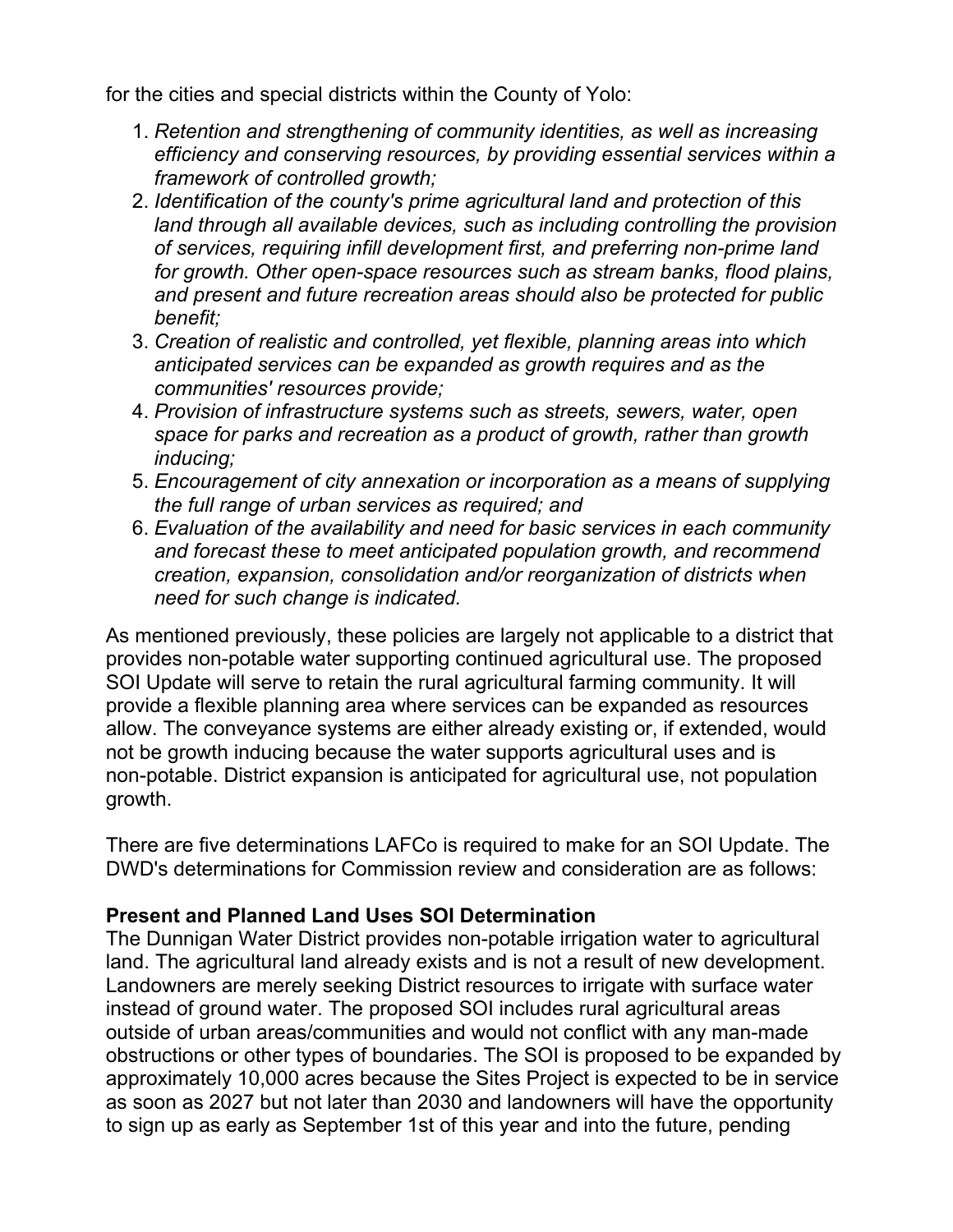availability. This additional water source could serve the additional landowners, especially those in the previous Yolo-Zamora Water District territory that never acquired a water allocation.

#### **Need for Public Facilities and Services SOI Determination**

This SOI would provide for annexation so additional agricultural lands could be irrigated by District surface water resources. The SOI area would include rural areas, is not growth-inducing, and, therefore, questions regarding controlled growth are not applicable. The services cannot be better provided by another agency. Increased water supply is anticipated due to the Sites Reservoir Project moving forward. An increased SOI would support agricultural lands and provide for more sustainable water resources.

### **Capacity and Adequacy of Provided Services SOI Determination**

The USBR has sufficient water allocation to serve the SOI territory. The USBR and the Dunnigan Water District have agreed to serve these parcels subject to LAFCo annexation. Each parcel will be able to connect to the Dunnigan Water District distribution system diverted from the Sacramento River and delivered via the Tehama-Colusa Canal. In addition, increased water supply is anticipated in year 2027-2030 due to the Sites Reservoir Project moving forward. An increased SOI would support agricultural lands and provide for more sustainable water resources.

#### **Social or Economic Communities of Interest SOI Determination**

The Dunnigan Water District provides non-potable agricultural irrigation water only. The existence of any social or economic communities of interest are not relevant to this agency's municipal service.

#### **Disadvantaged Unincorporated Communities SOI Determination**

The Dunnigan Water District provides non-potable agricultural irrigation water only. The existence of any disadvantaged unincorporated communities is not applicable to this agency's services.

#### **Public/Agency Involvement**

The primary source of information used in this MSR has been information collected from agency staff and adopted plans, budgets, reports, policies, etc. On September 2, 2020 a "Notice of Availability of Draft MSR/SOI and Public Hearing" was released by LAFCo and published in the Woodland Democrat, which requested written comments from the public and stakeholders. In addition, notices were sent to every "affected agency", meaning all other agencies and schools with overlapping service areas. LAFCo has not received any comments so far on the MSR/SOI. Any comments received after publication of this staff report will be provided to the Commission in a supplemental packet.

### **CEQA**